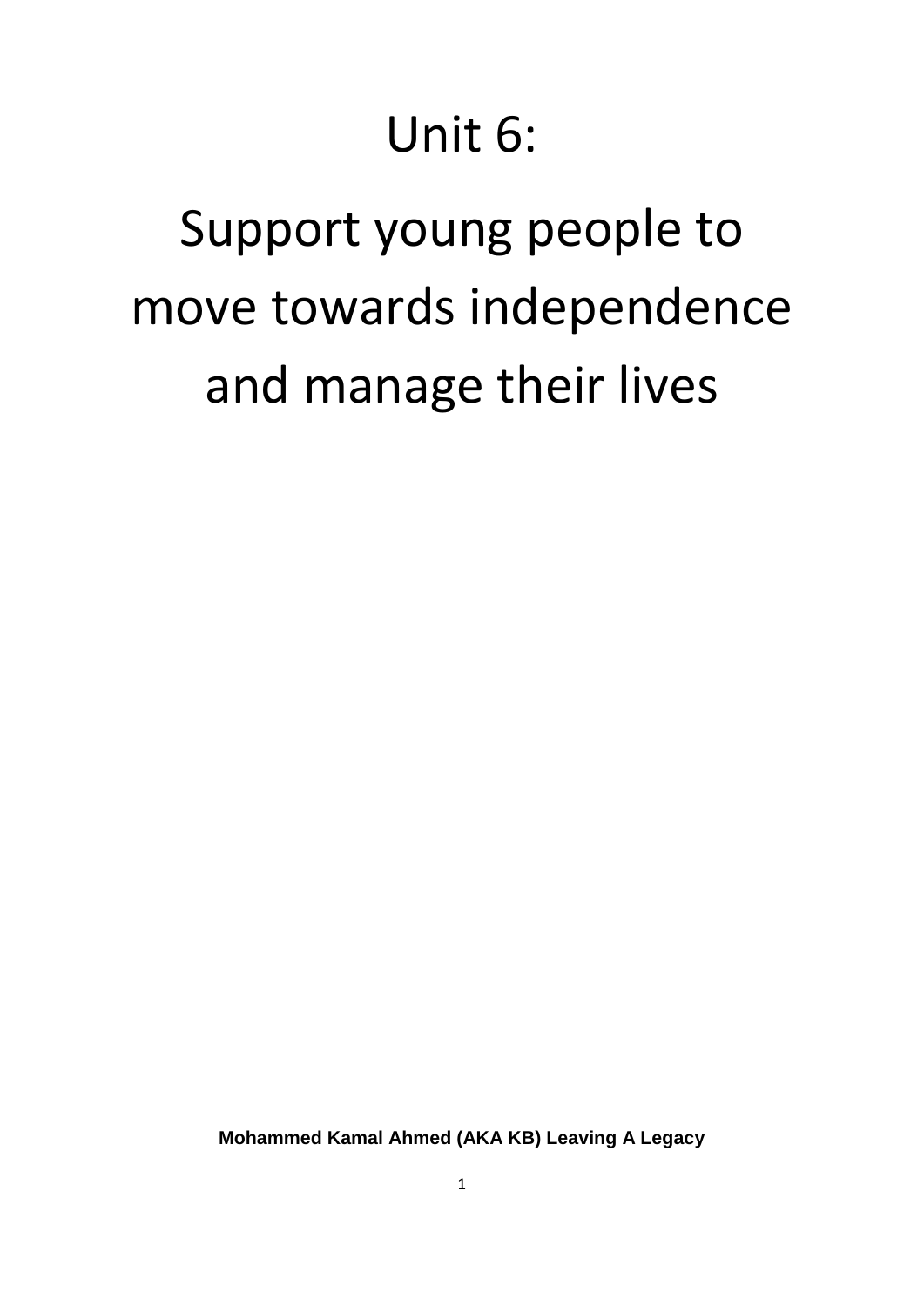#### **1.1Explain the reasons why some young people may find it difficult to move to independence**

Young people may find their transition from adolescence to adulthood delayed because of many factors related to their upbringing, their culture, their peers, their ability levels, medical conditions and disabilities. For the majority one of the main reasons is the lack of experiences gained of learning life skills and tools to assist, help and support their progression to independence. On the other hand we find that some young people suffer from severe physical difficulties which restricts their process to independence, where some require basic assistance and help then those needing full support throughout their lives.

You find also that young people that suffer from mental issues, have a long medical history, a dependence family structure, family break up and divorce, young people being placed in different foster homes, general peer pressure, or the mere fact that many young people are avoiding responsibilities and having commitments to life are some of the reasons that young people get delayed in the process to becoming independent.

These are some of the factors to consider however other factors could be related to child protection issues, sexual abuse and exploitation, neglect, physical abuse and psychological and emotional abuse.

#### **1.2Explain the concept that independence is relative to each individual young person's stage of development and level of understanding and ability**

There are young people that have low social interaction in society which can be from contributing factors like fear, being bullied at school or reside in an area which they have less interaction with peers of their own age. Having over protected parents can have either of the two factors of learning the tools of independence or being dependant to a very late stage in life but those parents that make all the decisions can delay the life's challenges of their children.

However there are other young people that just can't become independent due to their disability levels and mental health issues and therefore are totally reliant on others to make decisions for them until they are able to do so. You also find others that just don't want to find out, are not bothered about life, do not wish to explore and experiment or lack the energy to experience life because they have low motivation, lack the ability to explore and be creative and there may be many more contributing factors causing this.

Speech, communication and confidence levels are also contributing factors that are relative to a young person's development of understanding and this will allow them to grow to maturity and gaining their independence as a much slower pace than expected.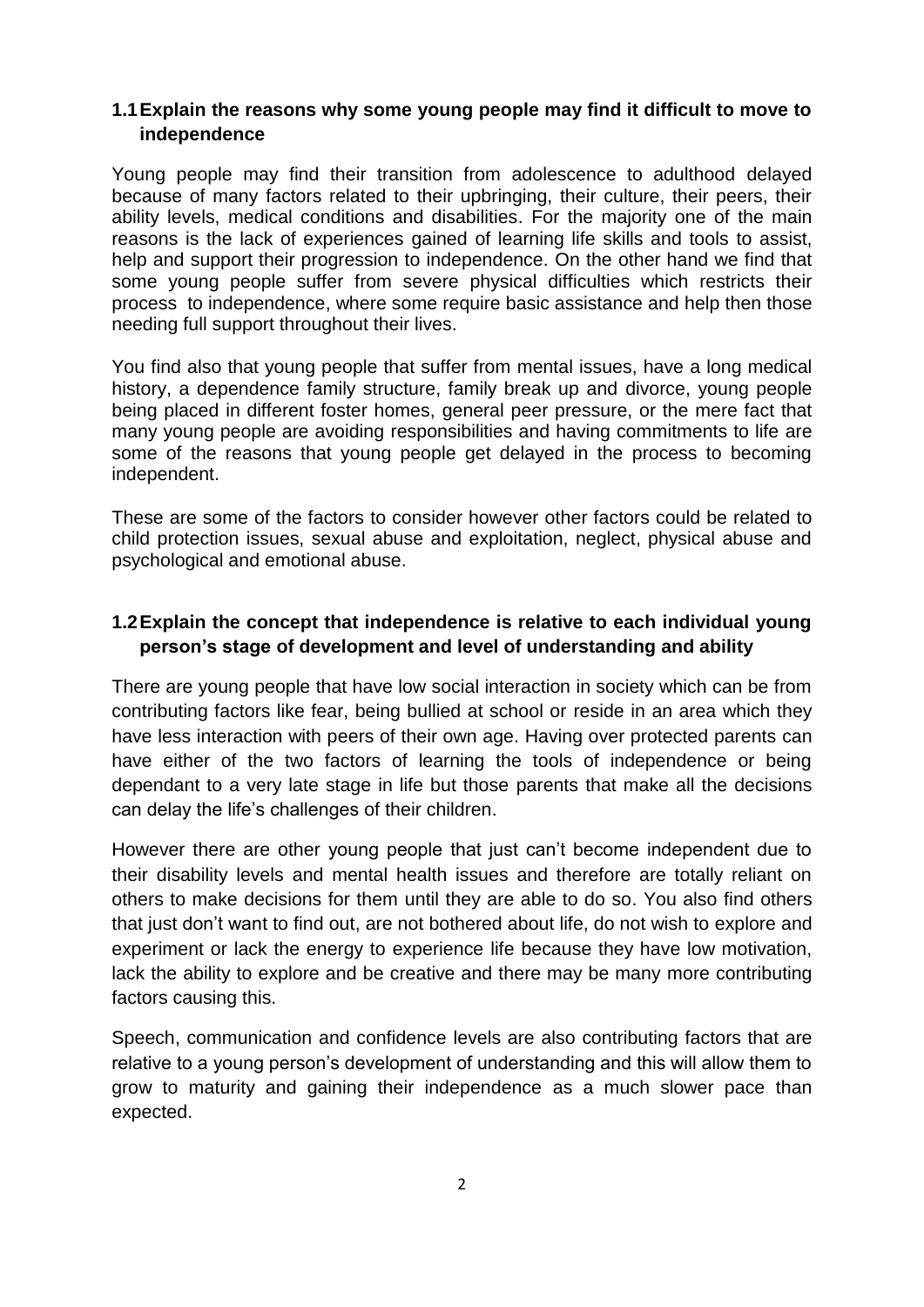# **1.3Explain the reason why independence is not always permanent and that some young people may go through transition and move between dependence and independence at various times.**

People are always relying on each other for things to happen, to be done and therefore are not fully independent though they like to think so. Even in adulthood people are working in teams, relying on others to get things done, though many claim to be independent of others even in the hierarchy of the workplace. Rather it is a healthy sign to say that we are interdependent on each other, where roles are shared and where everyone replies on each other to get things done.

Young people are mostly dependent on their parents, carers to provide clothes, food shelter and the basic needs of survival, to signing documents, giving consent and accompanying to places needing adult supervision. However young people on the other hand think that once they are out of that protected care environment called home they become independent of needing to be supervised and feel that they can do what they want, get upto no good, commit crime, engage in petty theft, be a nuisance to others, cause distress and damage property. To going to university and moving out with their partners to start a living relationship. This is where young people start to make life choices that can be of a positive or negative one. This influence may come from their peers, from their homes, from images on the media or their experience on other people's lives and role models.

Although young people want their full independence to some extent they still find themselves depending on the basic needs and this will continue until they find a place for themselves away from the care environment.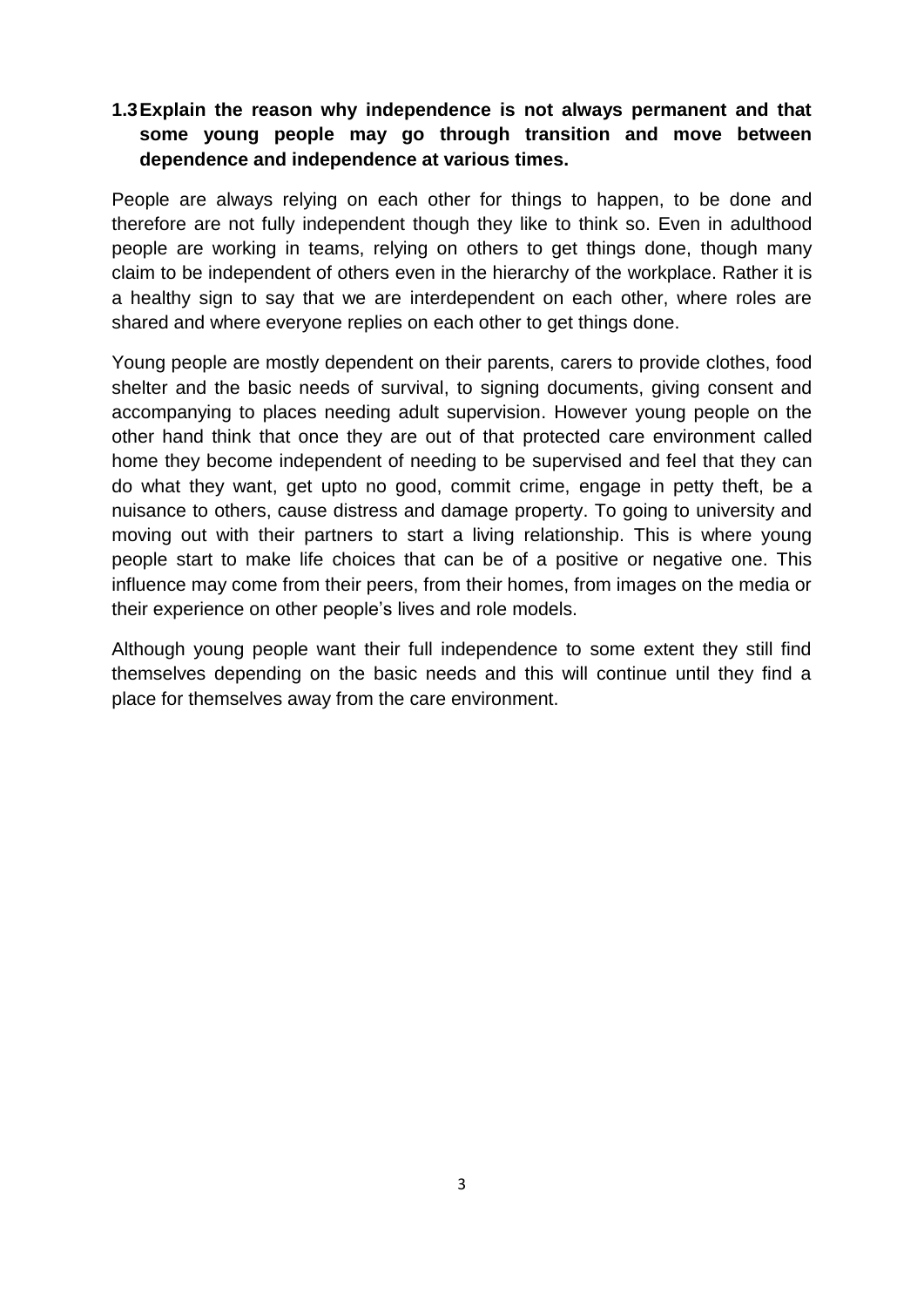## **2.5 Explain why practical support and advice for independence is a long term project**

Everyone needs a bit of help sometimes, whether it is to raise a family, get a job, find a home, seek help to passing your driving test and finding that perfect car, to getting a solution to your plumbing and electrical issues to even asking others if the clothes you are buying suits you or not.

As youth workers we need to set the trend for young people to ask, request, enquire and to give unbiased and non-judgemental help, support and assistance in order for young people to be equipped with knowledge and experience that will help them through their journey of life.

Youth workers also need to understand the safety and risk elements as well as the challenges that surround young people. Those that are choosing to move out to independent living, to address issues on being vulnerable to risks, exploitation without the support of adults and this is where advice and support is needed. Young women also may be at a greater risk than their male counterparts and we need to inform them of useful numbers, services and organisations that can support them in the time of need.

These bits of information need to be imbedded in the minds of young people, through organising workshops, seminars, having continuous informal discussions, carrying out one to one sessions, displaying posters with useful contact numbers to handing out small leaflets/pamphlets, pocket size cards to reminder young people on what is available to them in terms of the different services that cater different needs.

As a youth service provider it is our responsibility to offer young people even when they have reached adulthood to offer continuous support as some young people may still need to come and seek advice and see you for support as you may be the first point of contact for them knowing not where to go for help and advice.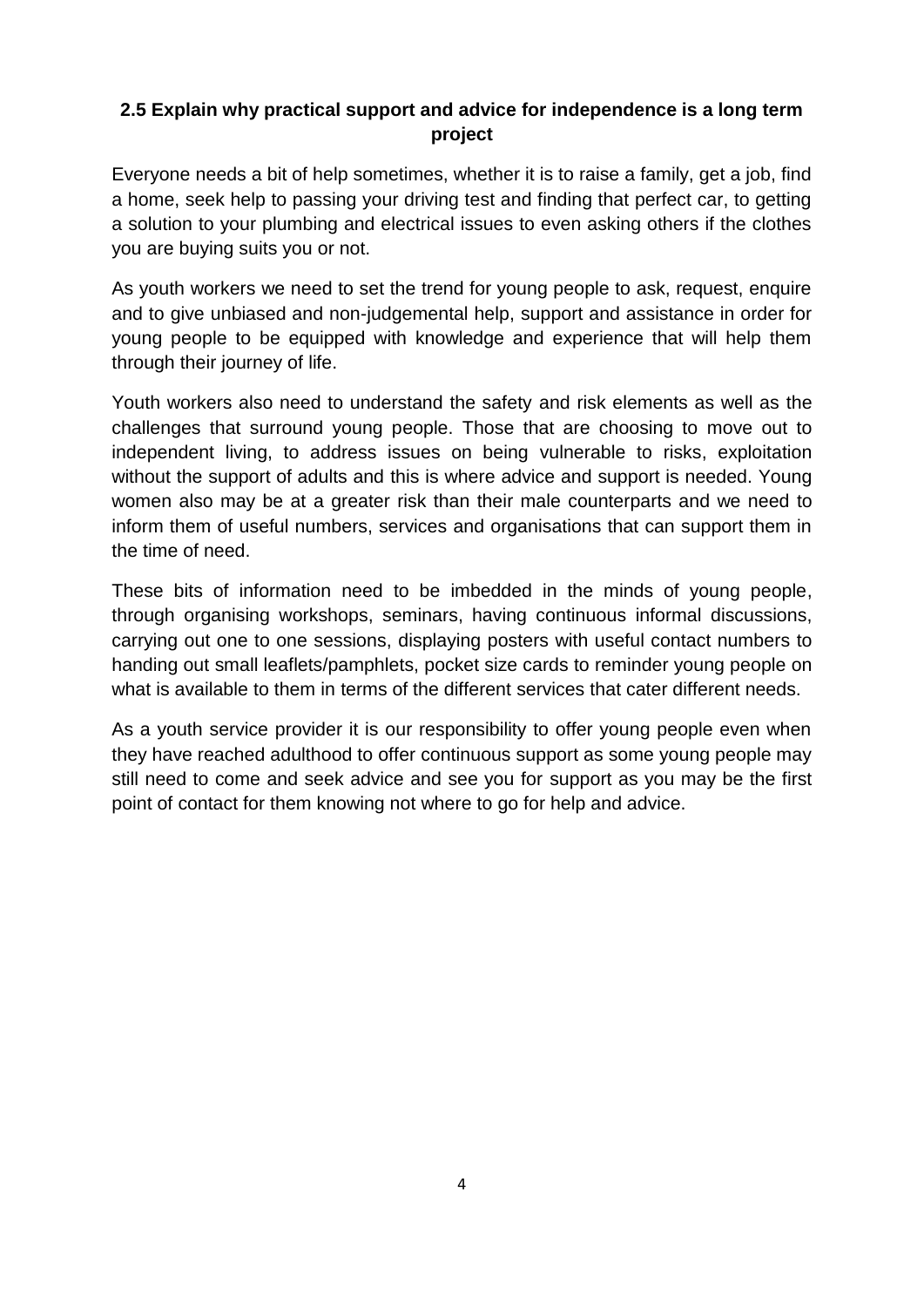### **3.3 Explain how to support young people who may feel worried and ambivalent about becoming independent**

We are currently living in a more challenging time and environment than ever before, with house prices at its highest levels, uncertainty in employment, banks not lending to new businesses and existing businesses not getting the funds to expand, the introduction of higher student fees, unemployment increasing, especially amongst those leaving university and the cost of living rising all these factors are causing young people today to be more ambivalent to becoming independent.

Even with all these external factors playing a major factor in a young person's life to progression, youth workers still need to continue to help and assist young people, to boost their confidence levels, allow young people to take risks in life, learn from mistakes made, understand the help given to them, give regular advice and provide support mechanism enabling them to use the various services and to be consistent in the search to better themselves in life by making positive decisions.

Youth workers can organise targeted services like the careers service, provide soft skills workshops to boost confidence levels, run drugs and alcohol workshops to raise awareness, provide sexual health sessions to understand risk and unhealthy relationships, organise budget courses and maybe attach a mentor to guide and assist young people through their transition to adulthood. Most importantly for youth workers is that they need to enable young people to be creative in the design of the youth work programme to assist them in their own personal development.